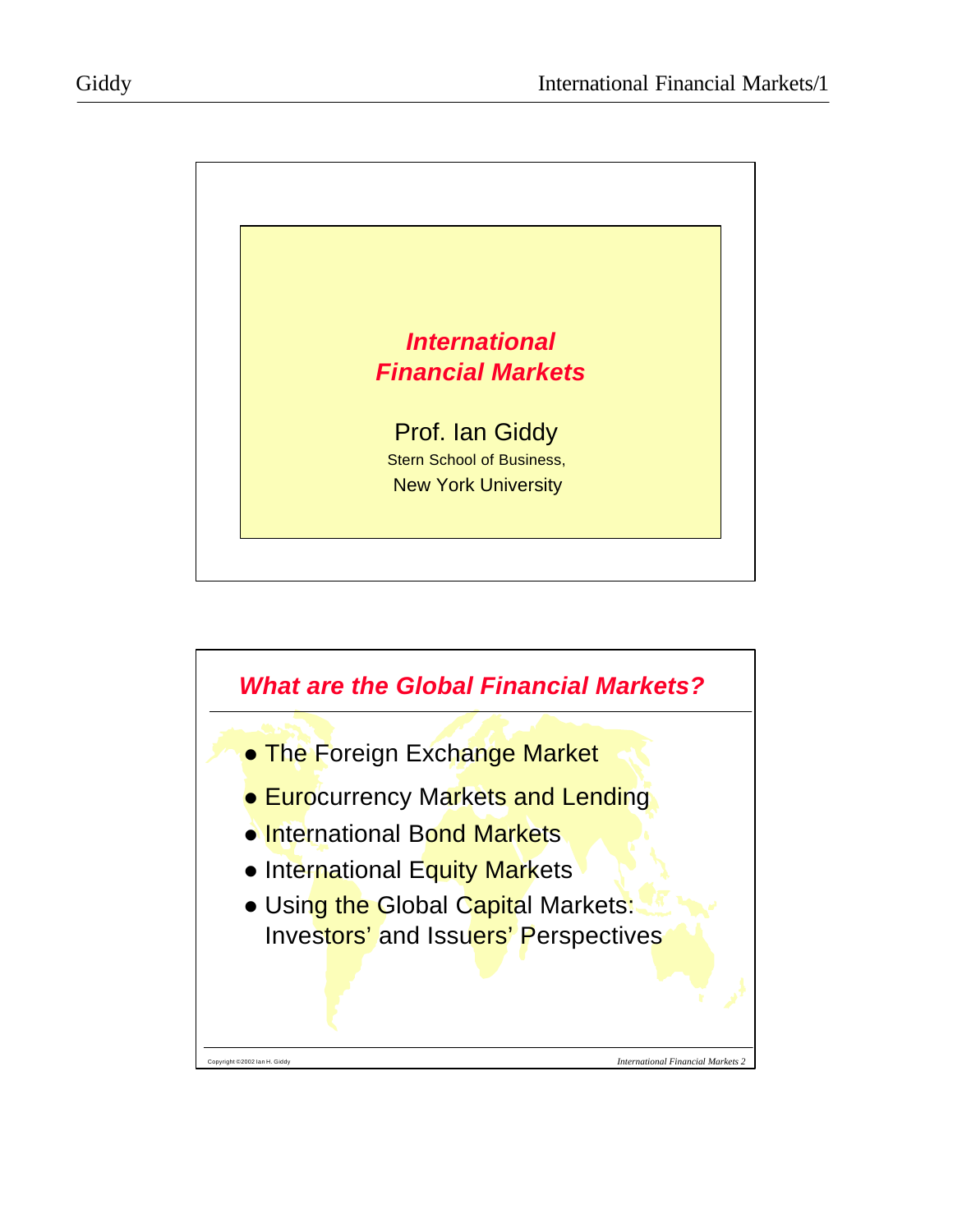



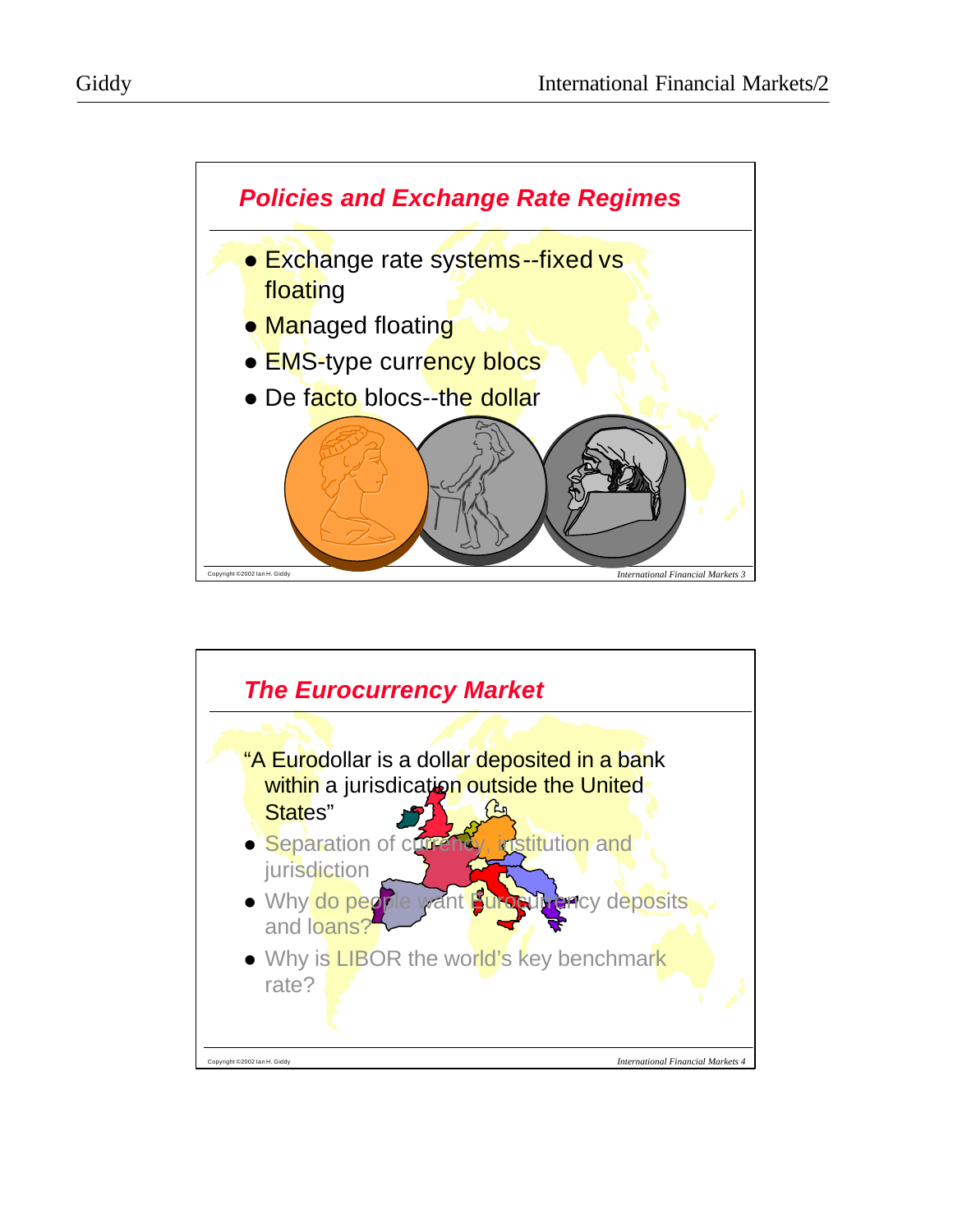

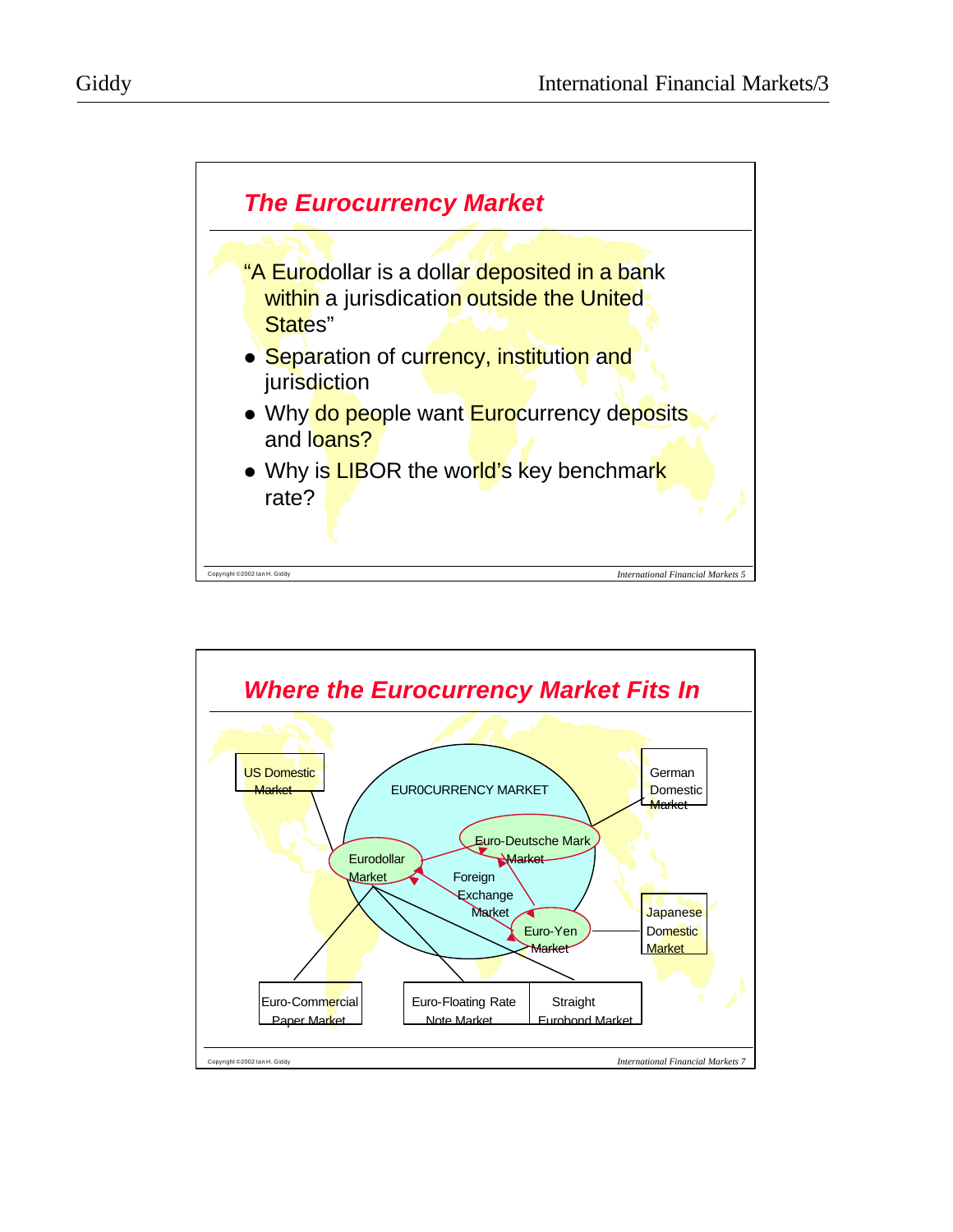



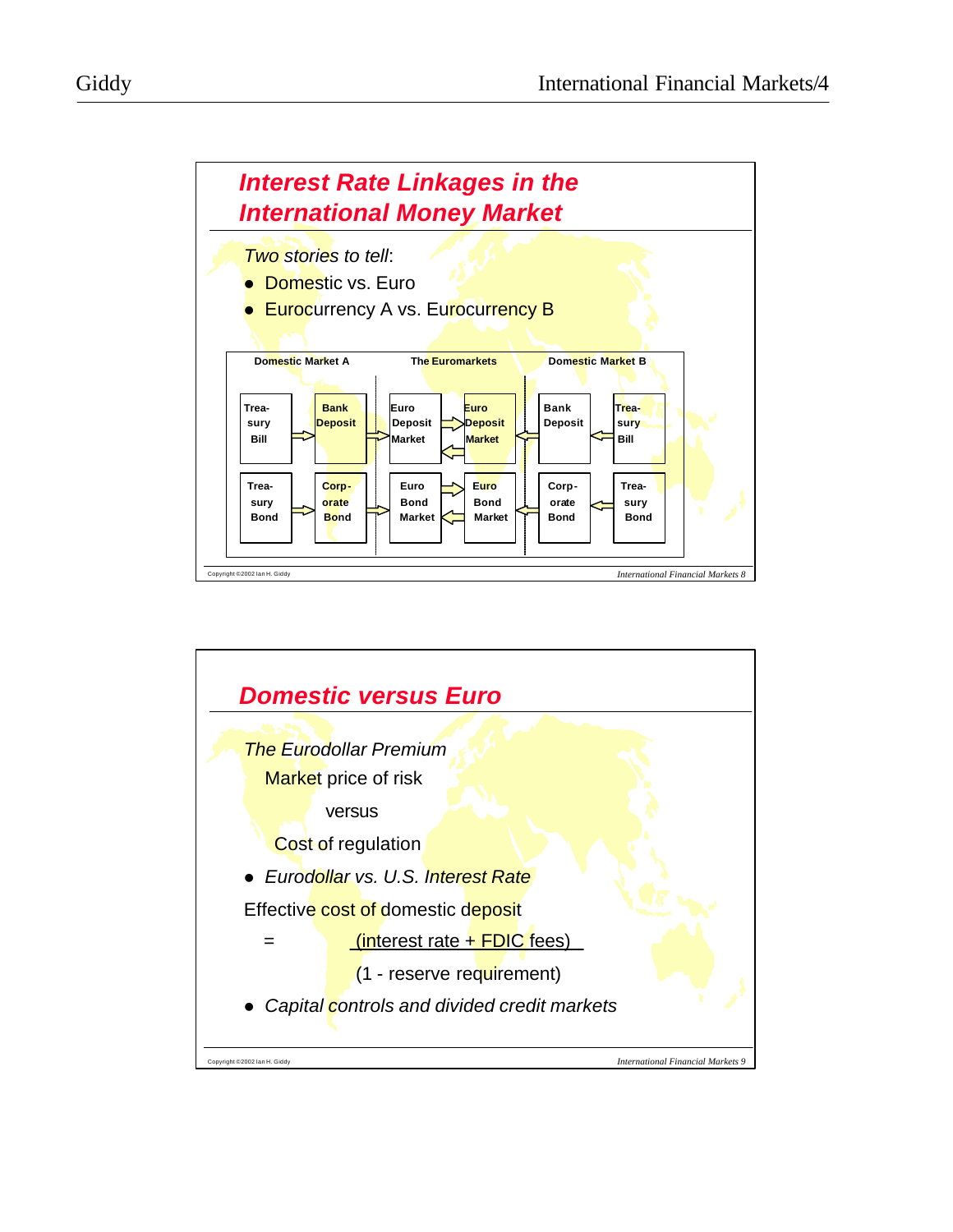

| Reuters : Quotes : CINY <b>S A M S B F F</b><br><b>Function</b><br>Edit Screens Format View Setup Help<br>$ \mathbf{A}^{\mathsf{\prime}} $ a $^{\mathsf{\prime}} $<br>$\left \frac{y}{x} \right $<br>Ы<br>١H<br>王<br>$\Omega$<br>$\Omega$<br>IET<br>嘴蝠爬<br>E<br>马<br>$\overline{x}$<br>0000 CITIBANK NEV YORK - FOREIGN EXCHANGE - PAGE 1<br>CINY<br>310<br>12MO<br><b>SPOT</b><br>1 MO<br>6MO<br>1615.<br><b>NFM</b><br>152<br>40/50<br>31.8 / .5<br>94.5/94<br>193.5/2<br>397/394.0<br>1615<br><b>CHF</b><br>125<br>45.5/45<br>129/128<br>40/50<br>254/252<br>509/504.0<br><b>FRF</b><br>00/30 91/89.5<br>269/265 531/526<br>1618<br>516.<br>1098/1083<br><b>NLG</b><br>170 93/03 39.4/.1 118/7.5 239.5/8<br>1618<br>475/472.0<br><b>RFF</b><br>20/19.3<br>40.5/39<br>1618<br>31.<br>$37/40$ 6.9/6.6<br>R3.0/80.0<br>1619<br><b>ITL</b><br>1522 /1524<br>376/384<br>950/970<br>1640/70<br>2475/2525 |  |
|-------------------------------------------------------------------------------------------------------------------------------------------------------------------------------------------------------------------------------------------------------------------------------------------------------------------------------------------------------------------------------------------------------------------------------------------------------------------------------------------------------------------------------------------------------------------------------------------------------------------------------------------------------------------------------------------------------------------------------------------------------------------------------------------------------------------------------------------------------------------------------------------------------|--|
|                                                                                                                                                                                                                                                                                                                                                                                                                                                                                                                                                                                                                                                                                                                                                                                                                                                                                                       |  |
|                                                                                                                                                                                                                                                                                                                                                                                                                                                                                                                                                                                                                                                                                                                                                                                                                                                                                                       |  |
|                                                                                                                                                                                                                                                                                                                                                                                                                                                                                                                                                                                                                                                                                                                                                                                                                                                                                                       |  |
|                                                                                                                                                                                                                                                                                                                                                                                                                                                                                                                                                                                                                                                                                                                                                                                                                                                                                                       |  |
|                                                                                                                                                                                                                                                                                                                                                                                                                                                                                                                                                                                                                                                                                                                                                                                                                                                                                                       |  |
|                                                                                                                                                                                                                                                                                                                                                                                                                                                                                                                                                                                                                                                                                                                                                                                                                                                                                                       |  |
|                                                                                                                                                                                                                                                                                                                                                                                                                                                                                                                                                                                                                                                                                                                                                                                                                                                                                                       |  |
|                                                                                                                                                                                                                                                                                                                                                                                                                                                                                                                                                                                                                                                                                                                                                                                                                                                                                                       |  |
|                                                                                                                                                                                                                                                                                                                                                                                                                                                                                                                                                                                                                                                                                                                                                                                                                                                                                                       |  |
|                                                                                                                                                                                                                                                                                                                                                                                                                                                                                                                                                                                                                                                                                                                                                                                                                                                                                                       |  |
|                                                                                                                                                                                                                                                                                                                                                                                                                                                                                                                                                                                                                                                                                                                                                                                                                                                                                                       |  |
| <b>JPY</b><br>111 35/45<br>52/51.7 151/0.5<br>288/287<br>572/569.0<br>1618                                                                                                                                                                                                                                                                                                                                                                                                                                                                                                                                                                                                                                                                                                                                                                                                                            |  |
| 136 X 22 17/16.5 \ 6/54.5<br>1626<br><b>CAD</b><br>107/104<br>192/187                                                                                                                                                                                                                                                                                                                                                                                                                                                                                                                                                                                                                                                                                                                                                                                                                                 |  |
| 1619<br><b>GRP</b><br>1 1x 10.5<br>156<br>45 $\lambda$ 55 6.3/6.1<br>16.5/15<br>31.5/27.5                                                                                                                                                                                                                                                                                                                                                                                                                                                                                                                                                                                                                                                                                                                                                                                                             |  |
| 1651<br>$124$ $99/03$<br><b>CLOSE</b><br>MONDAY<br>XEU<br><b>RATES</b><br>AT.                                                                                                                                                                                                                                                                                                                                                                                                                                                                                                                                                                                                                                                                                                                                                                                                                         |  |
|                                                                                                                                                                                                                                                                                                                                                                                                                                                                                                                                                                                                                                                                                                                                                                                                                                                                                                       |  |
|                                                                                                                                                                                                                                                                                                                                                                                                                                                                                                                                                                                                                                                                                                                                                                                                                                                                                                       |  |
|                                                                                                                                                                                                                                                                                                                                                                                                                                                                                                                                                                                                                                                                                                                                                                                                                                                                                                       |  |
|                                                                                                                                                                                                                                                                                                                                                                                                                                                                                                                                                                                                                                                                                                                                                                                                                                                                                                       |  |
|                                                                                                                                                                                                                                                                                                                                                                                                                                                                                                                                                                                                                                                                                                                                                                                                                                                                                                       |  |
| Spot   Forward points                                                                                                                                                                                                                                                                                                                                                                                                                                                                                                                                                                                                                                                                                                                                                                                                                                                                                 |  |
|                                                                                                                                                                                                                                                                                                                                                                                                                                                                                                                                                                                                                                                                                                                                                                                                                                                                                                       |  |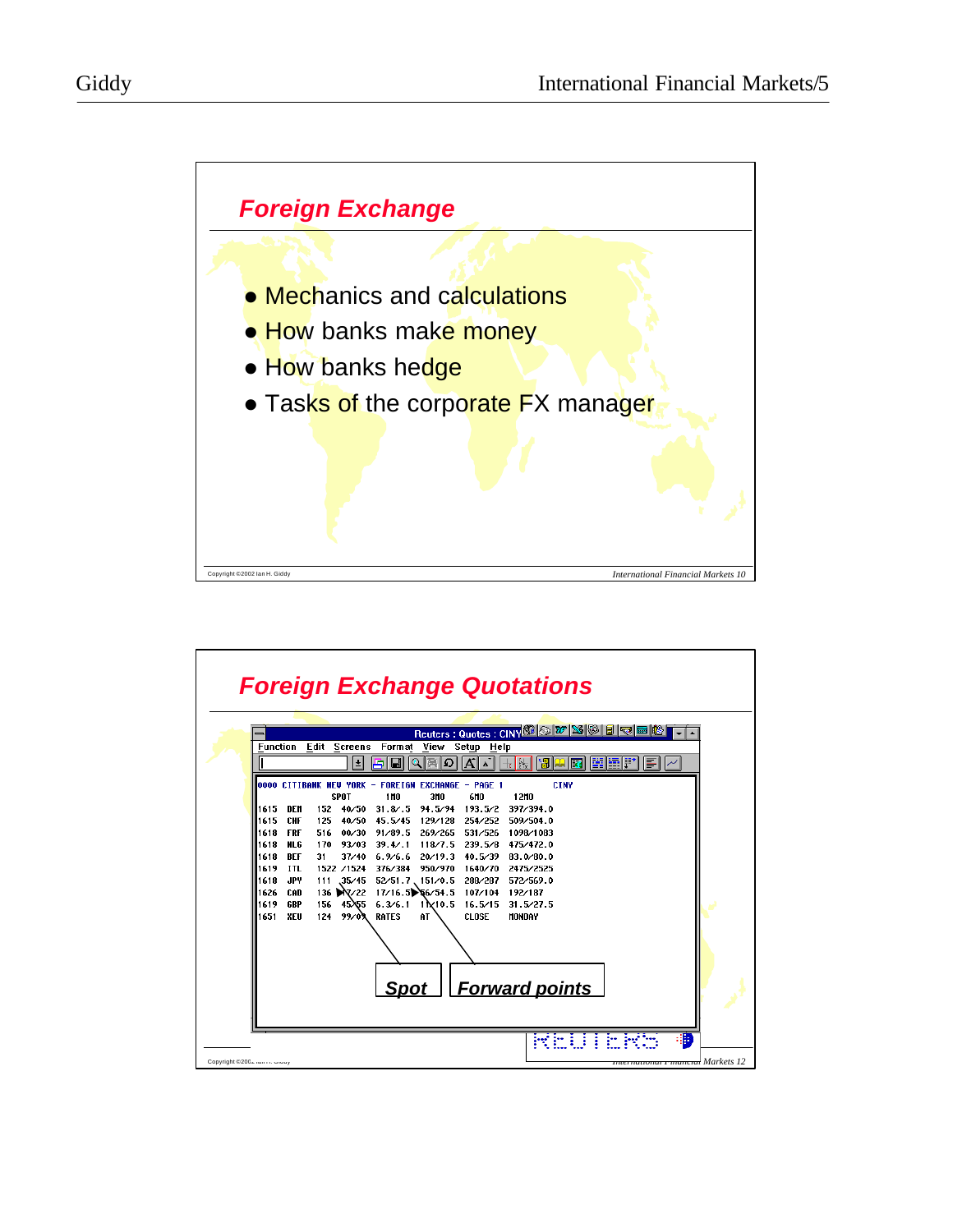

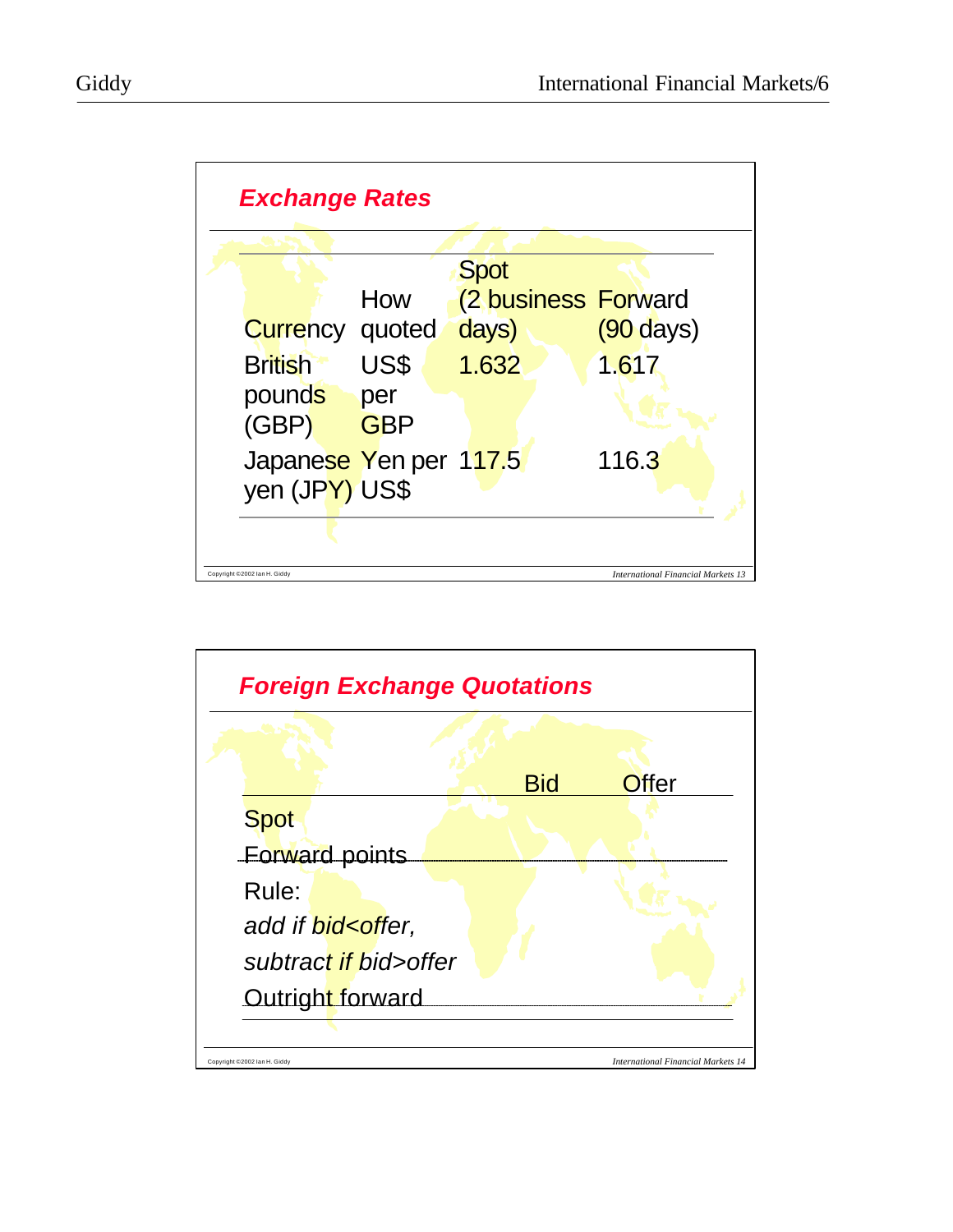

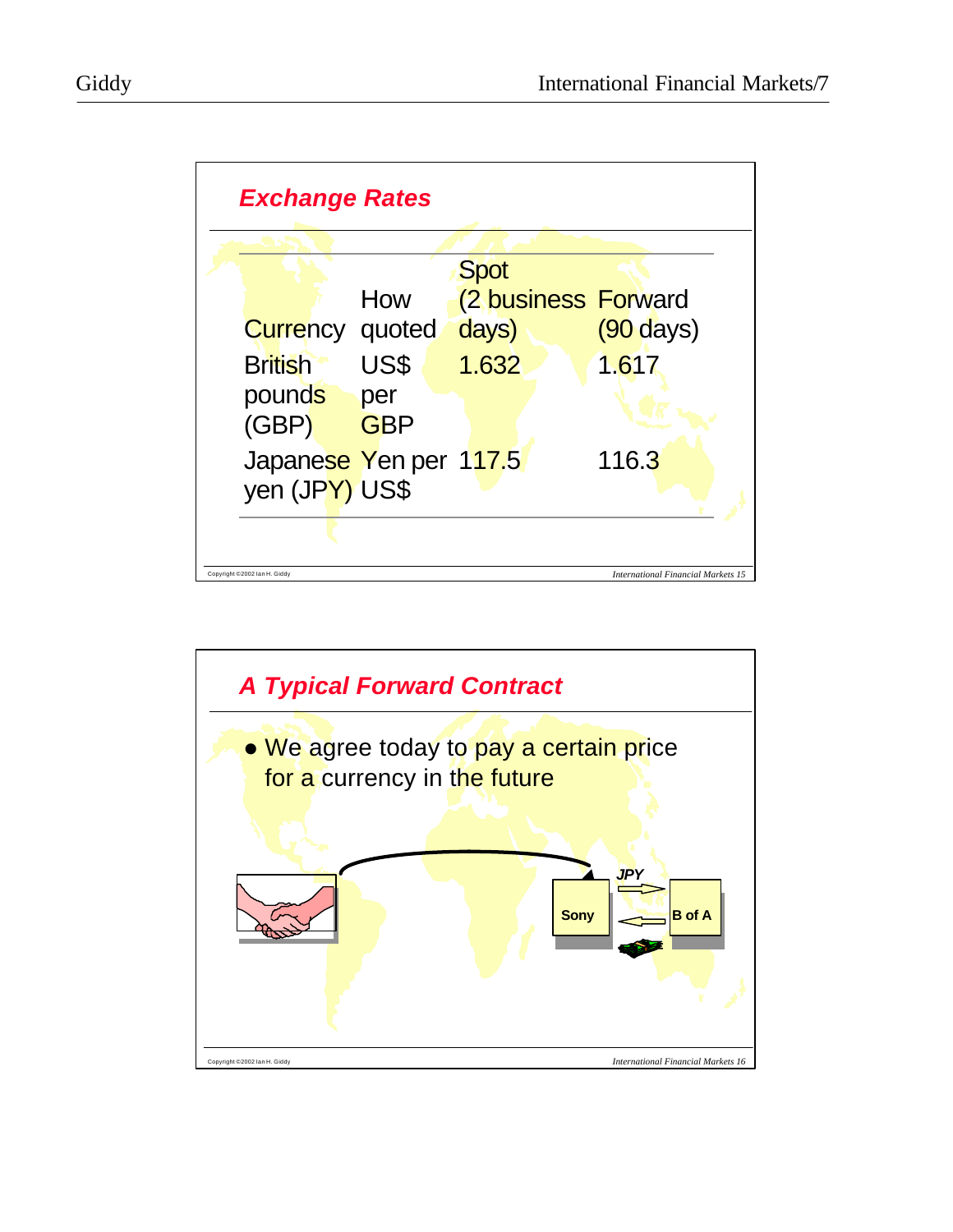



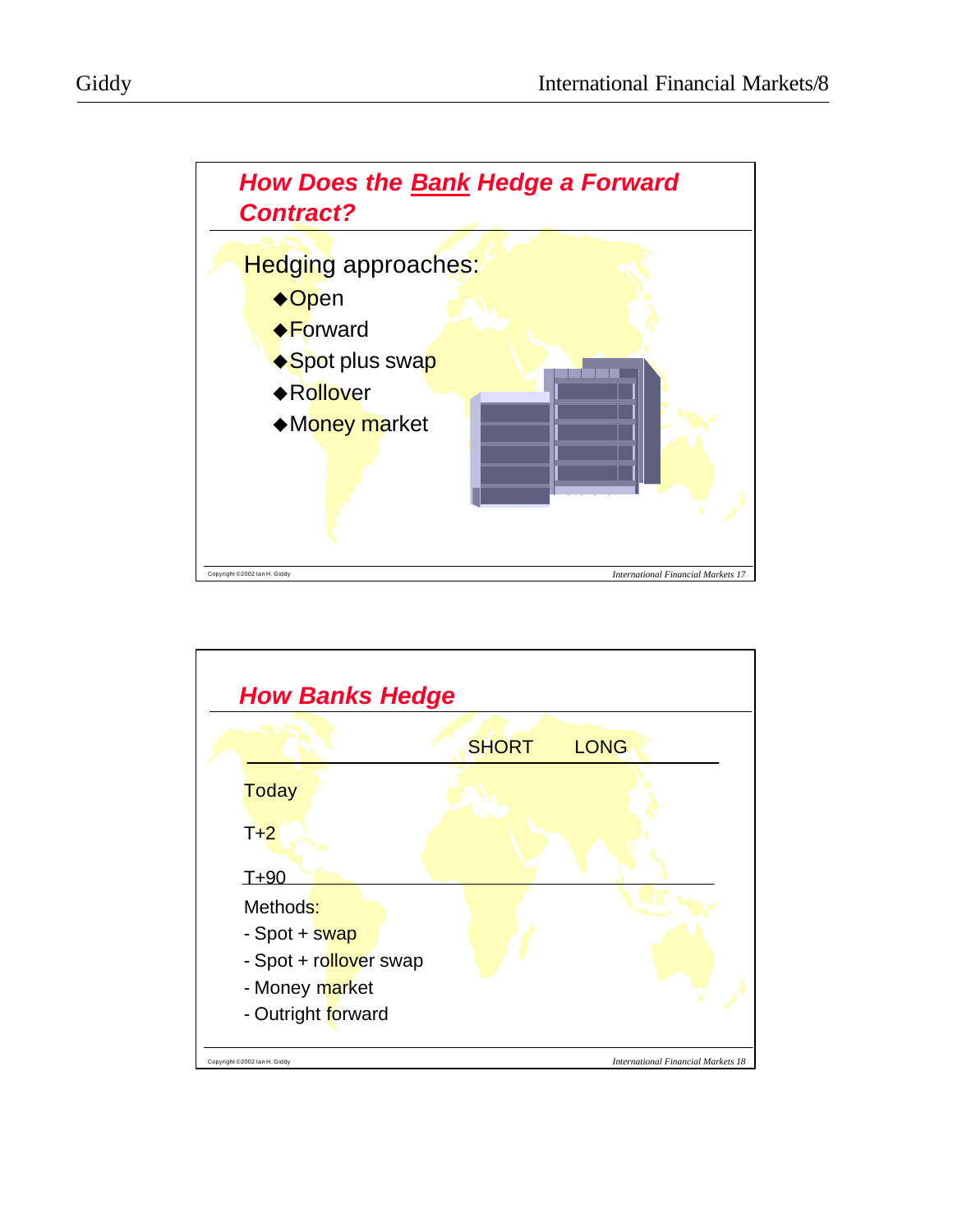

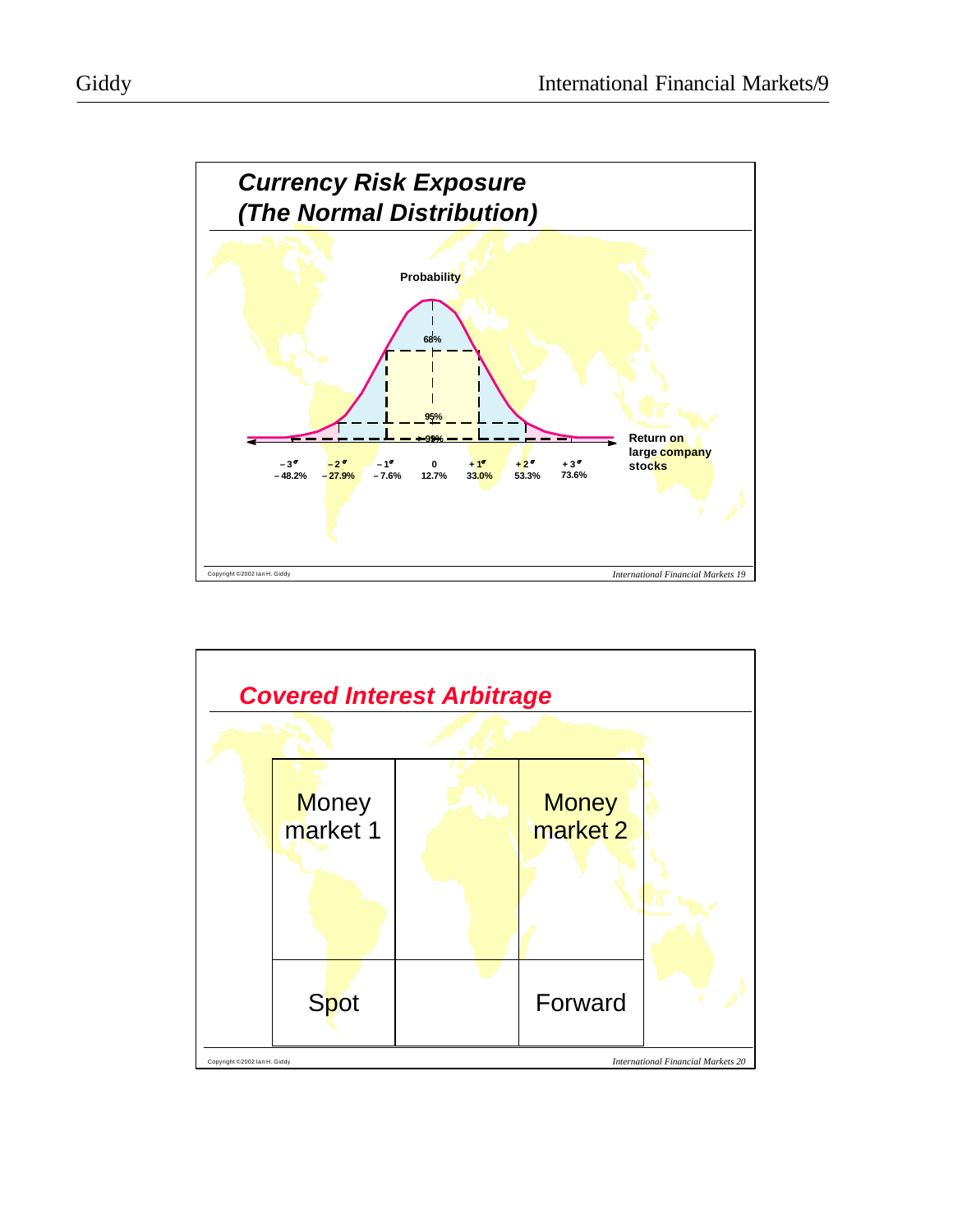

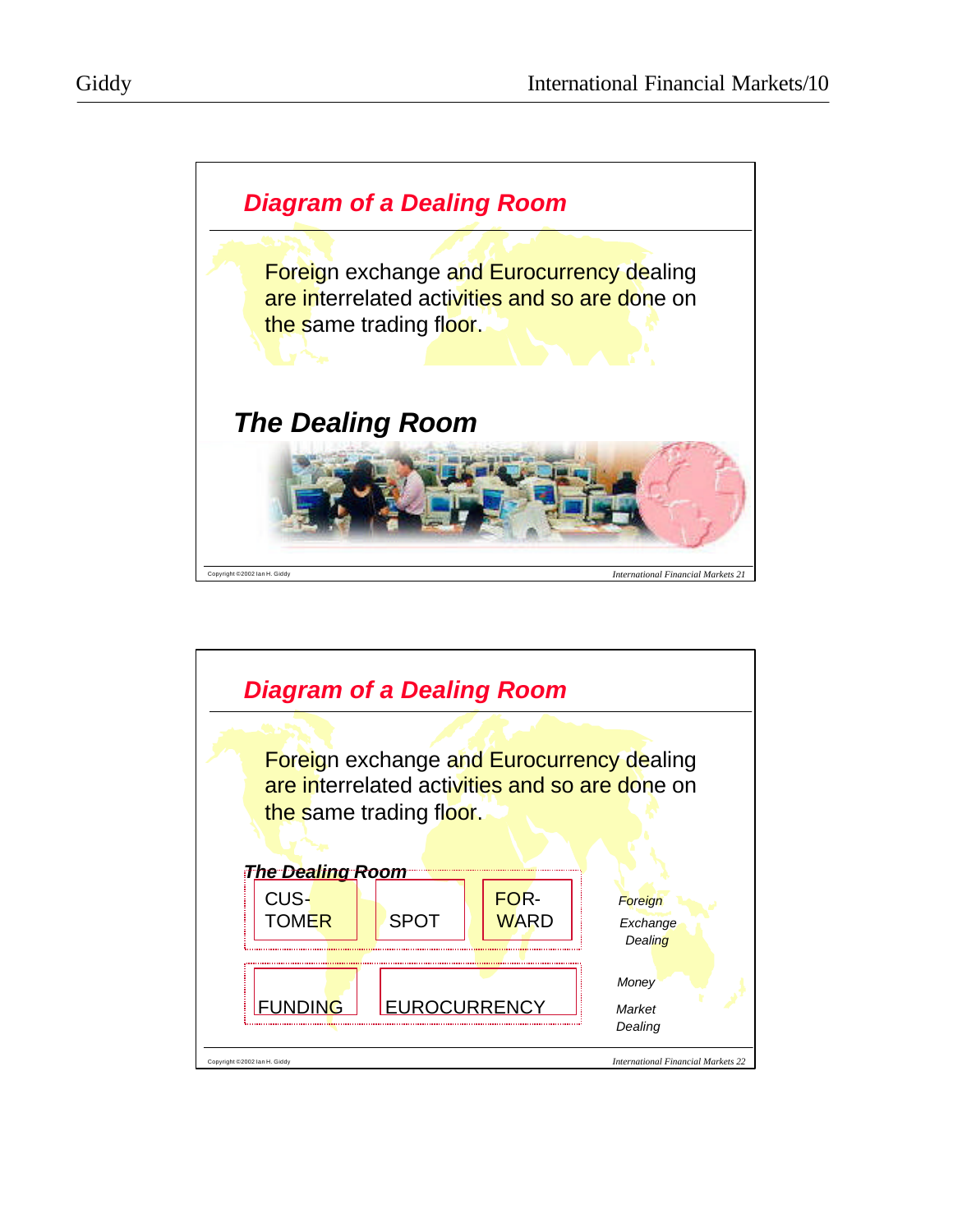

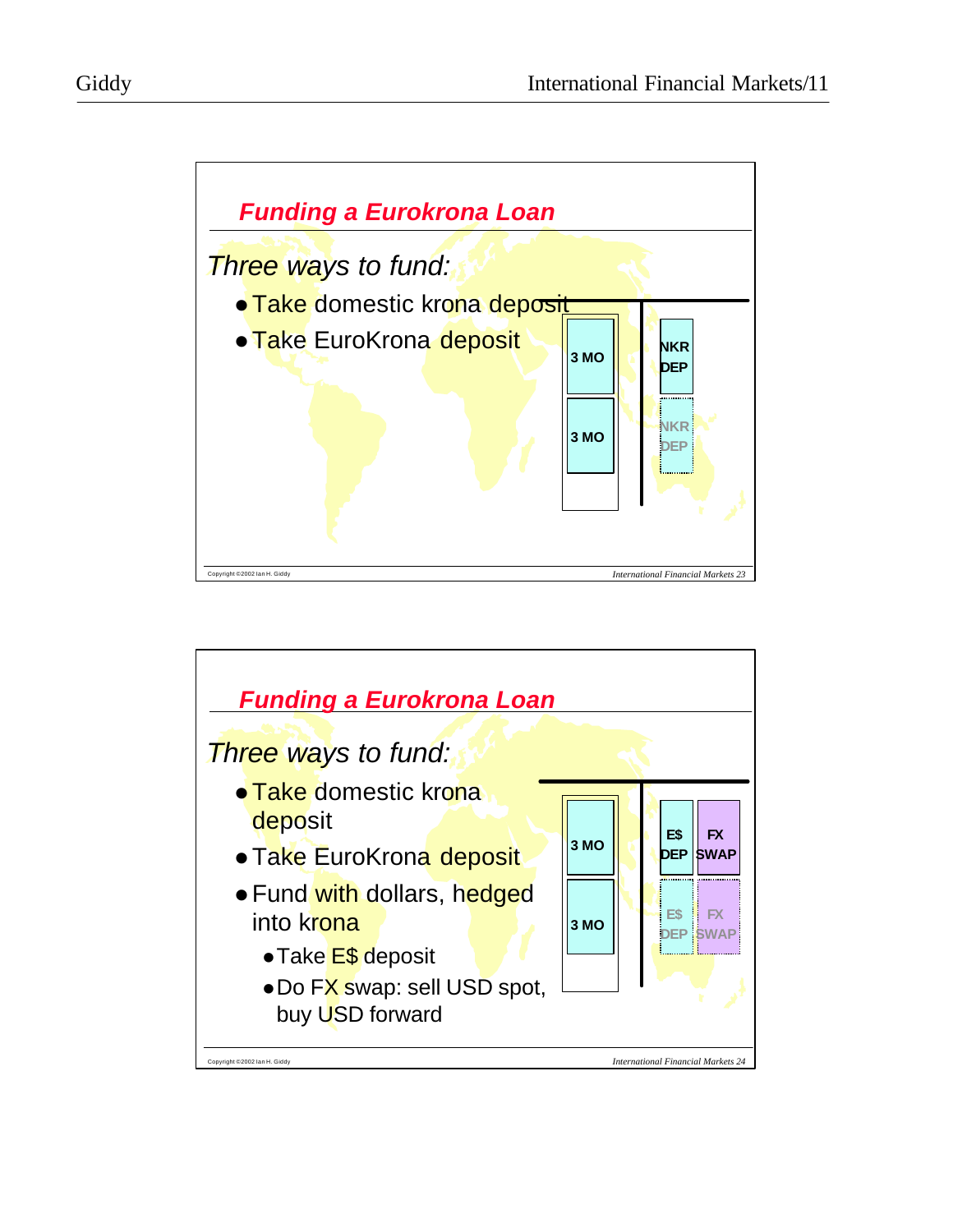

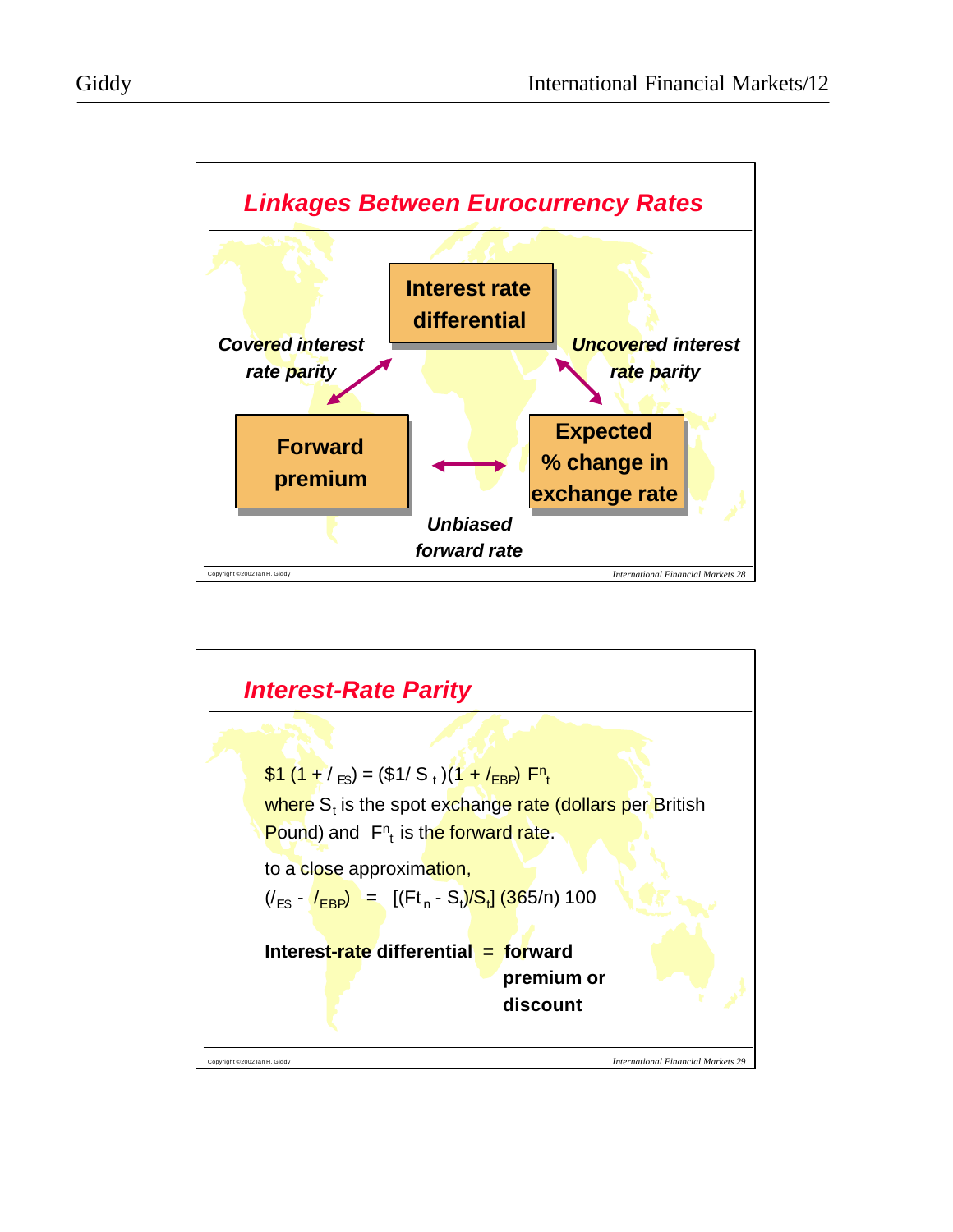

Copyright ©2002 Ian H. Giddy *International Financial Markets 30*

◆ Which is cheaper?

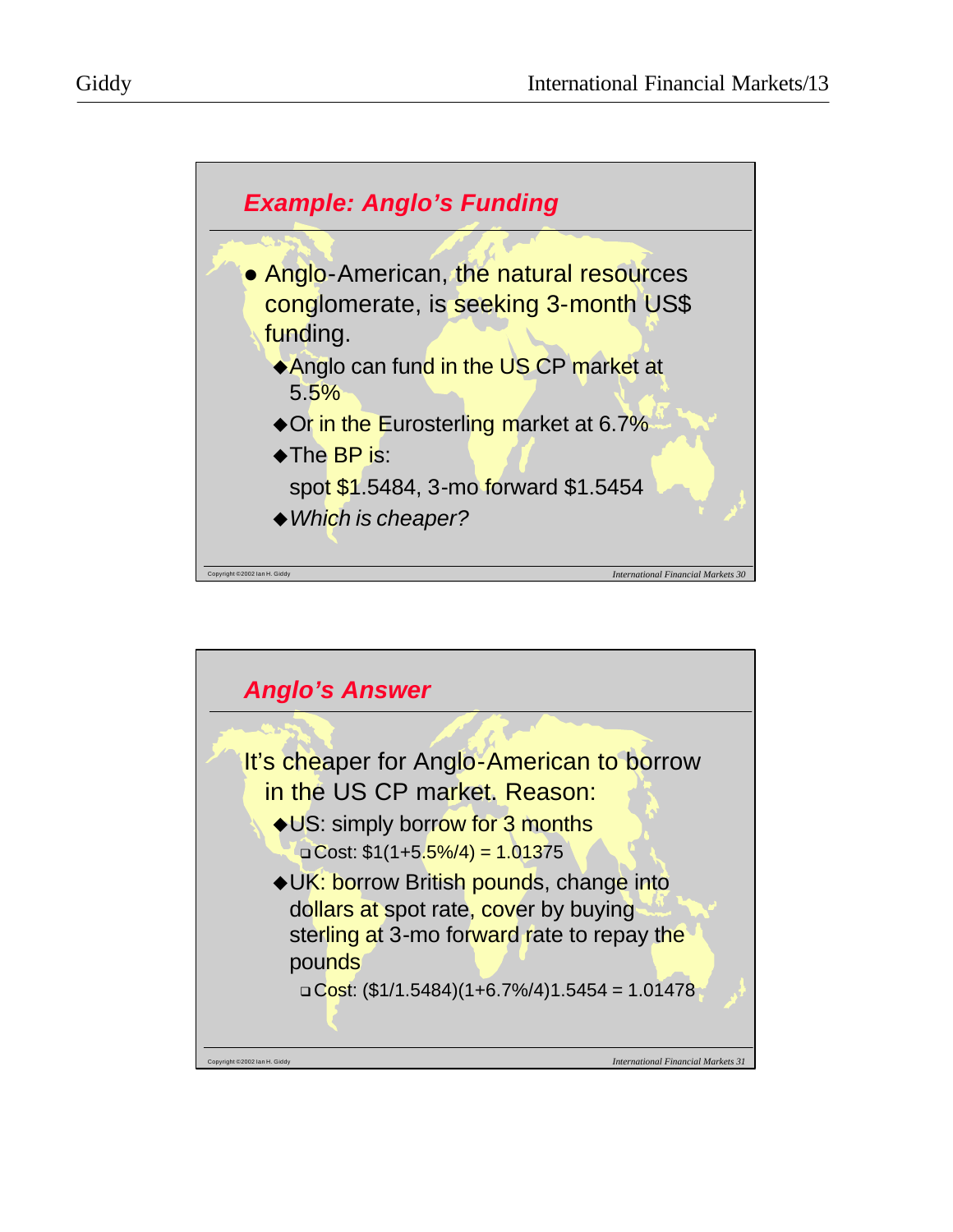

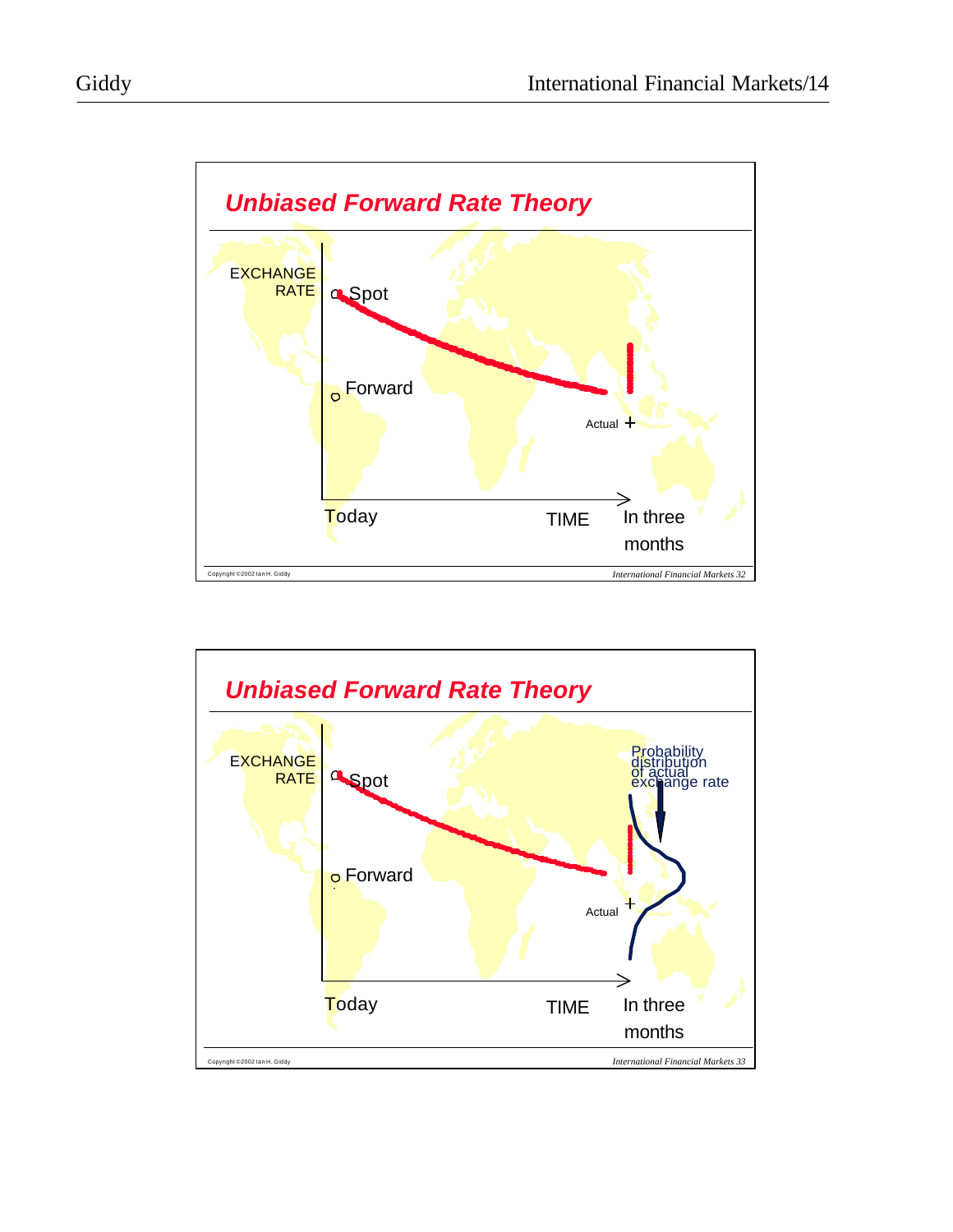

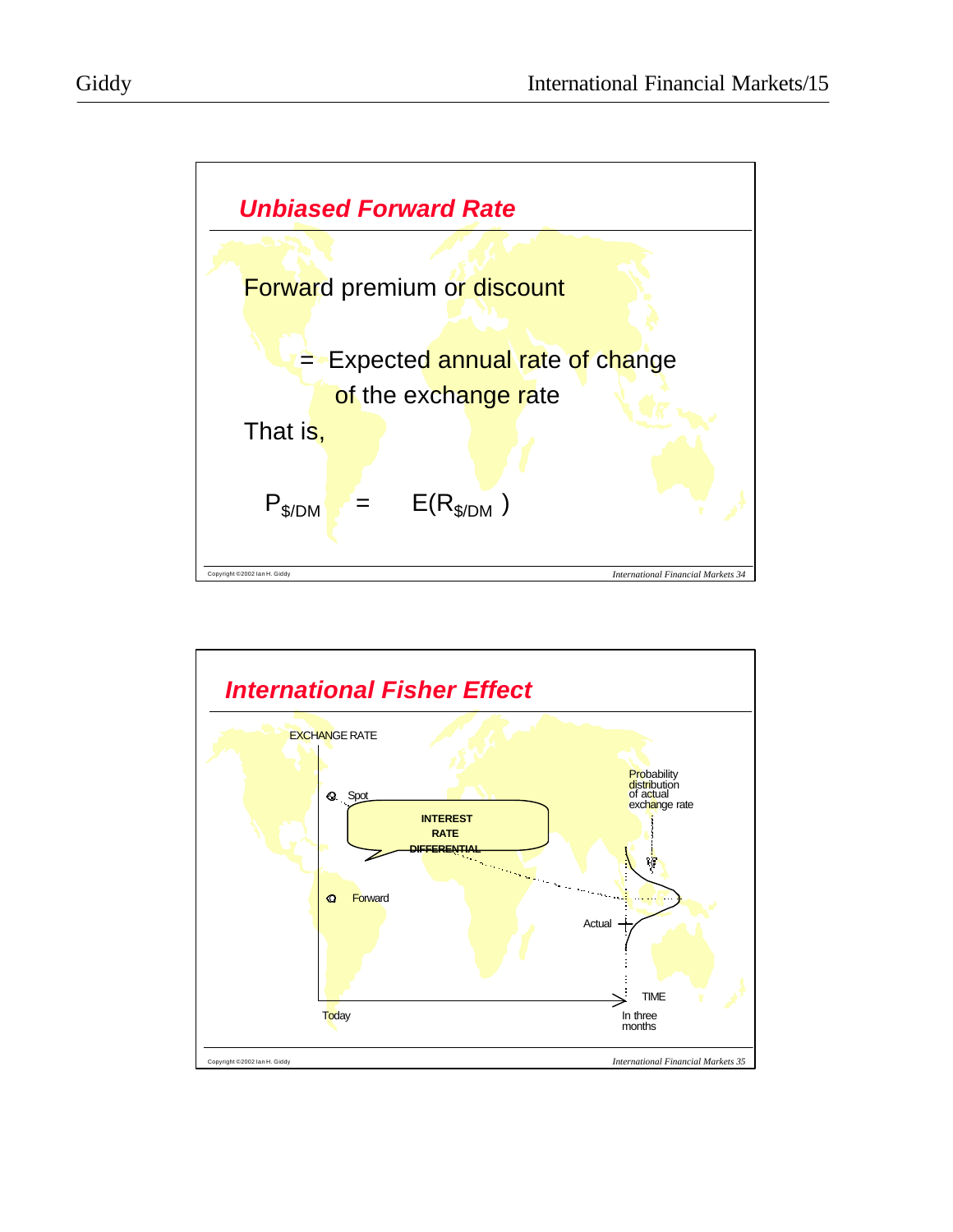

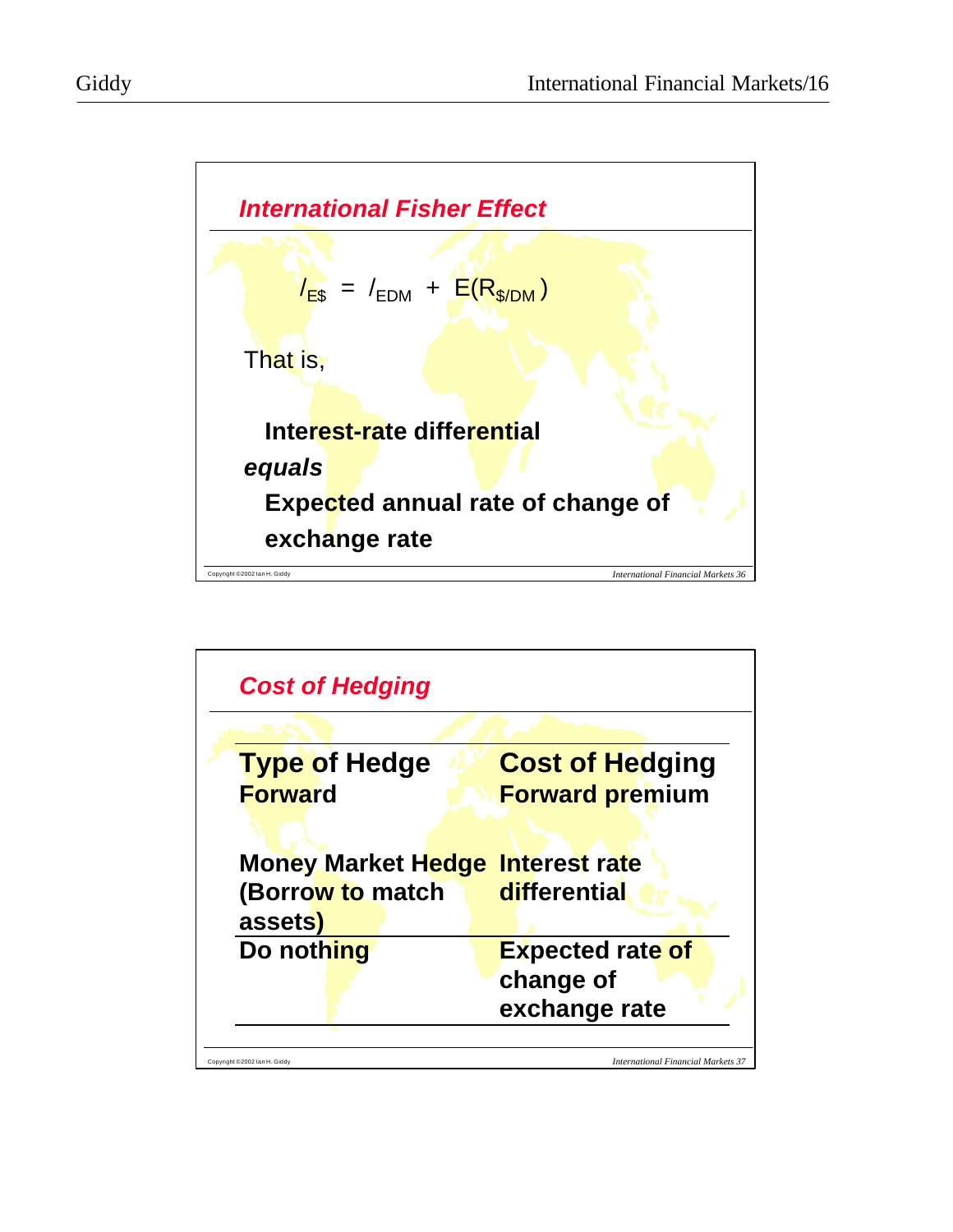

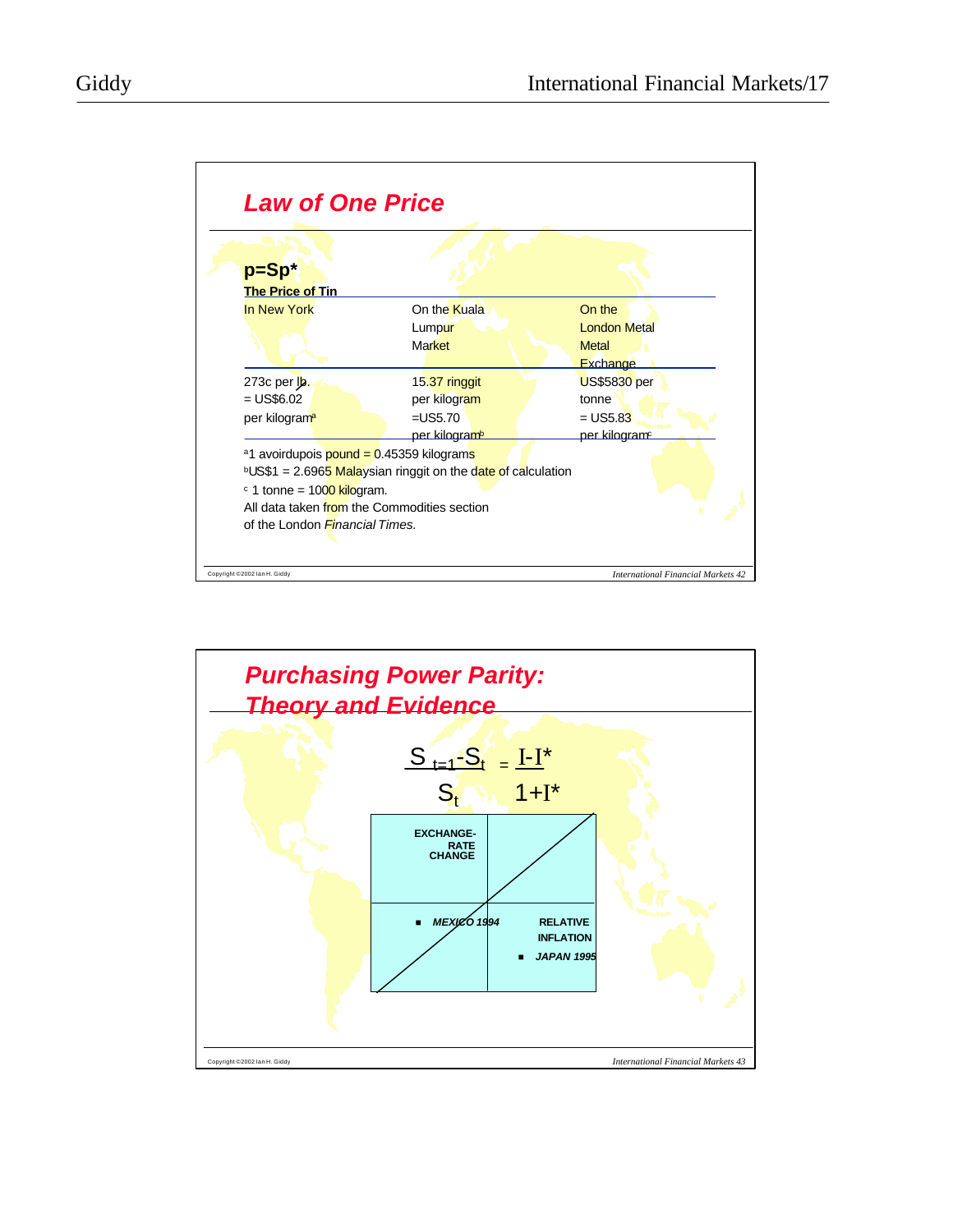

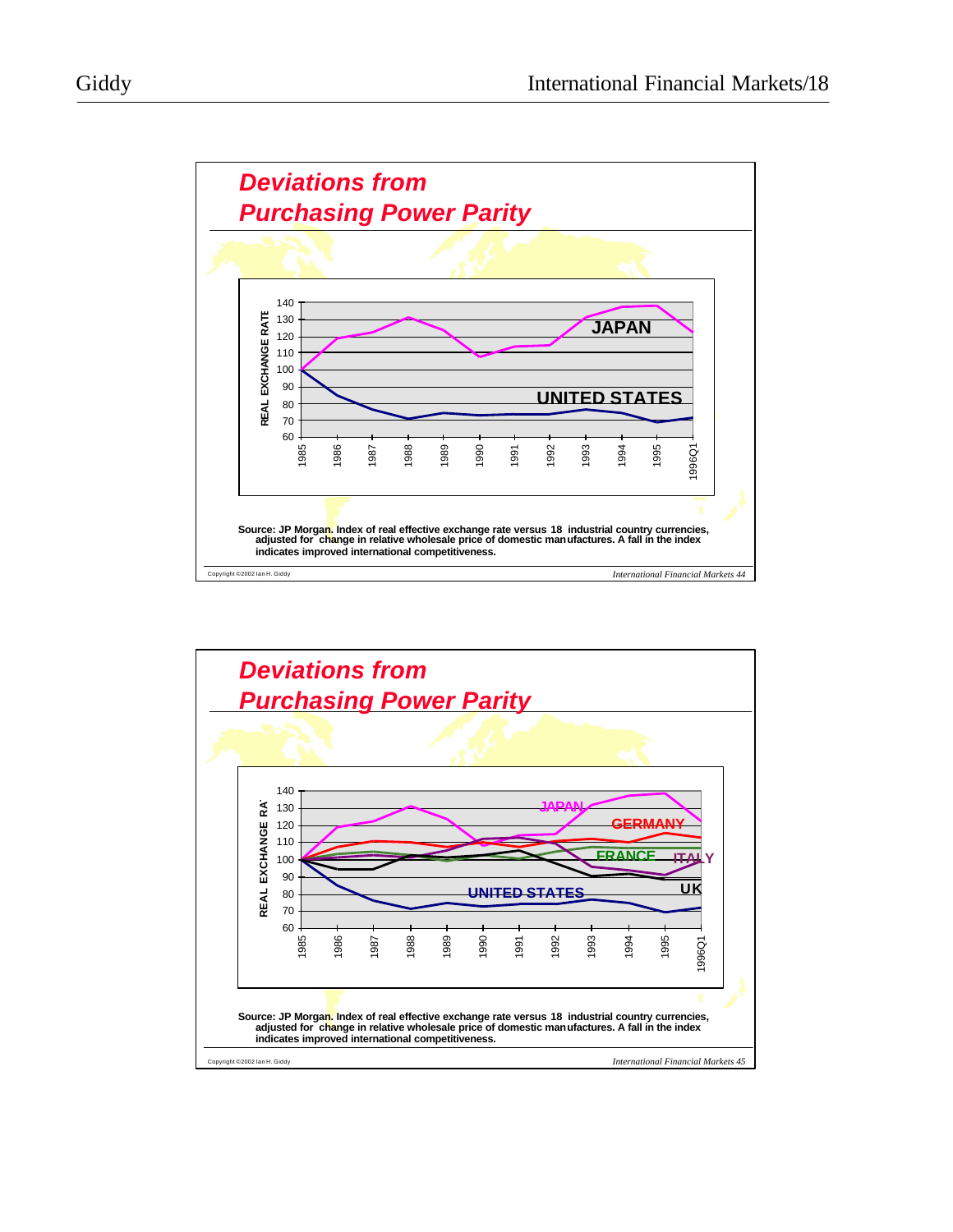

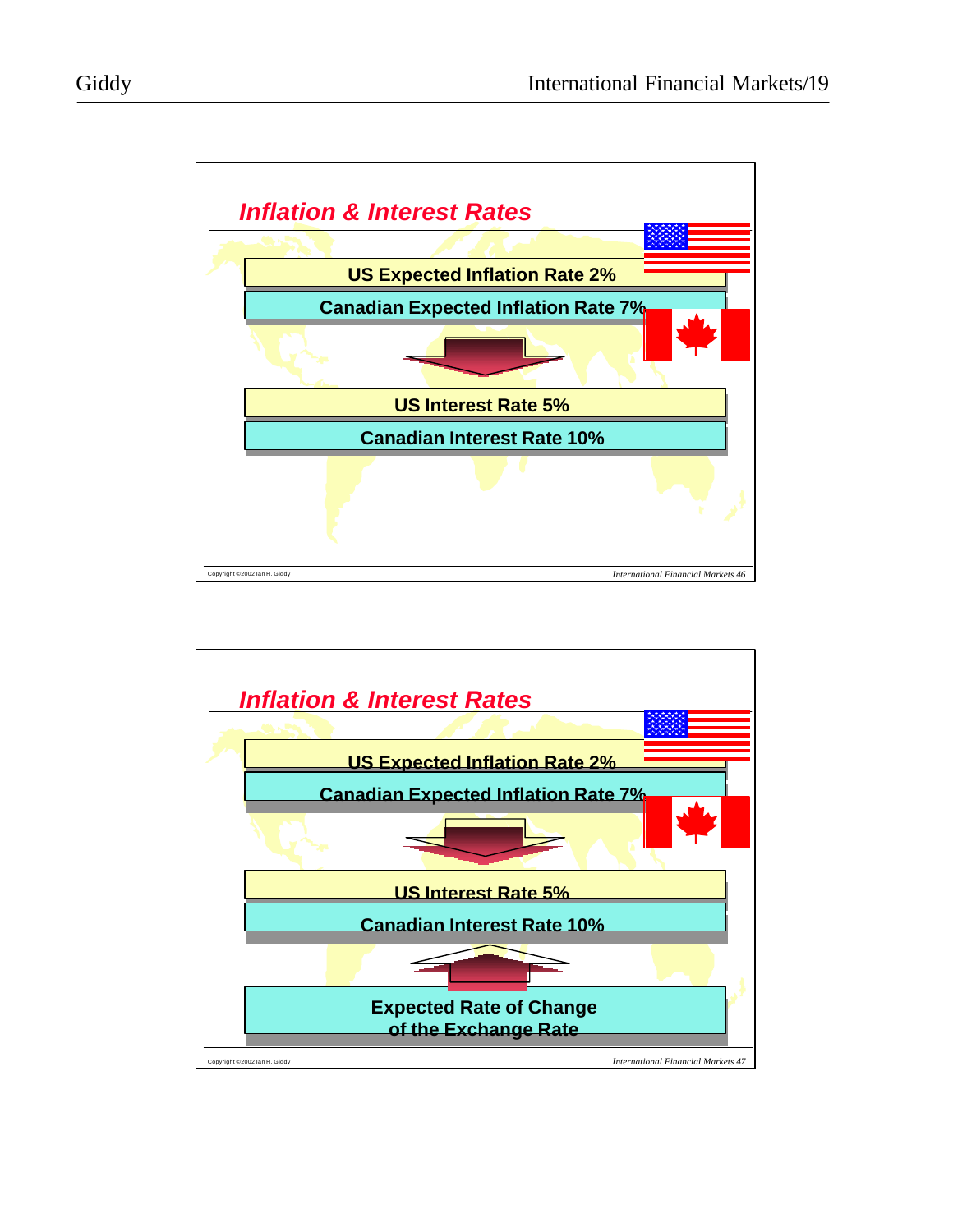

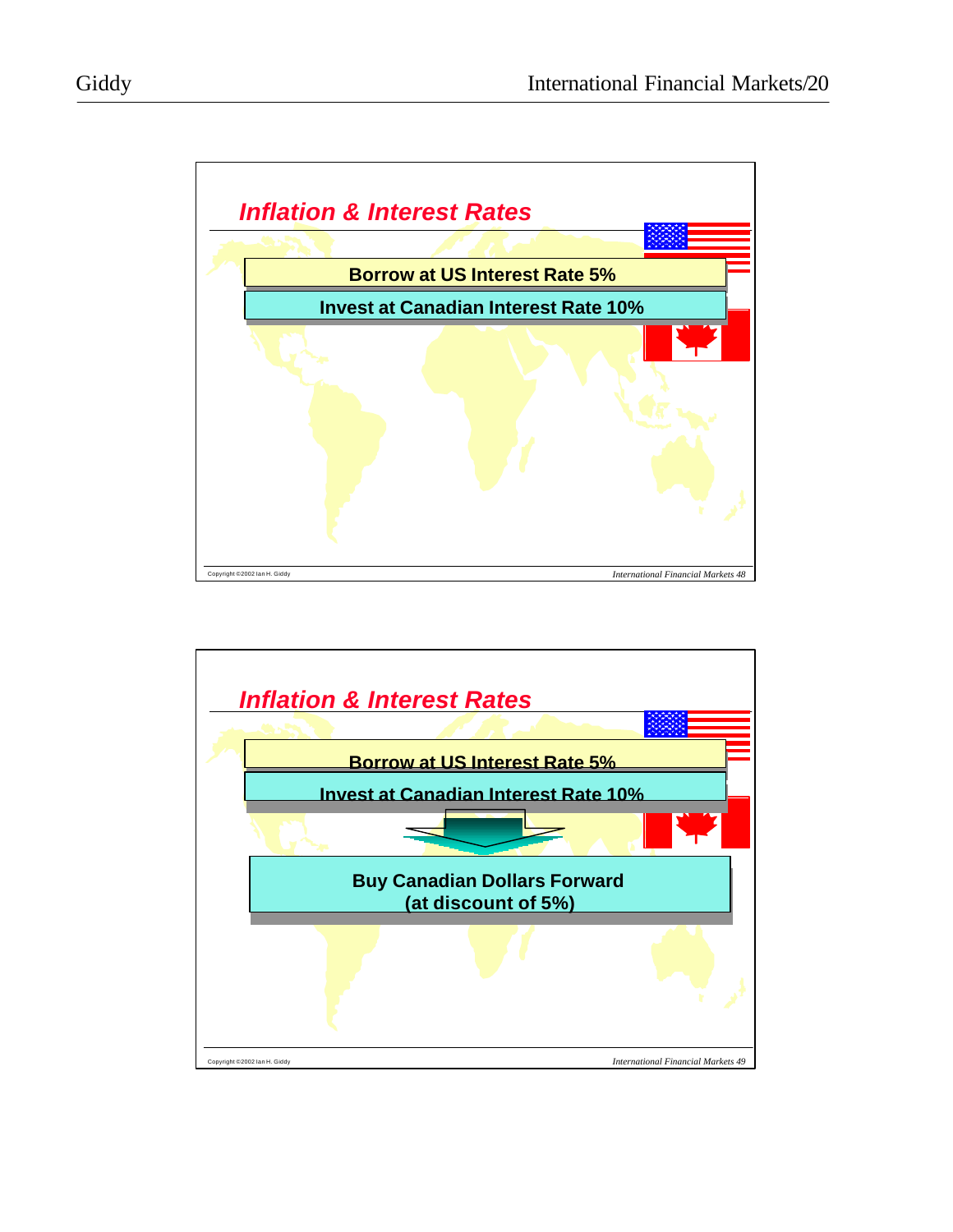

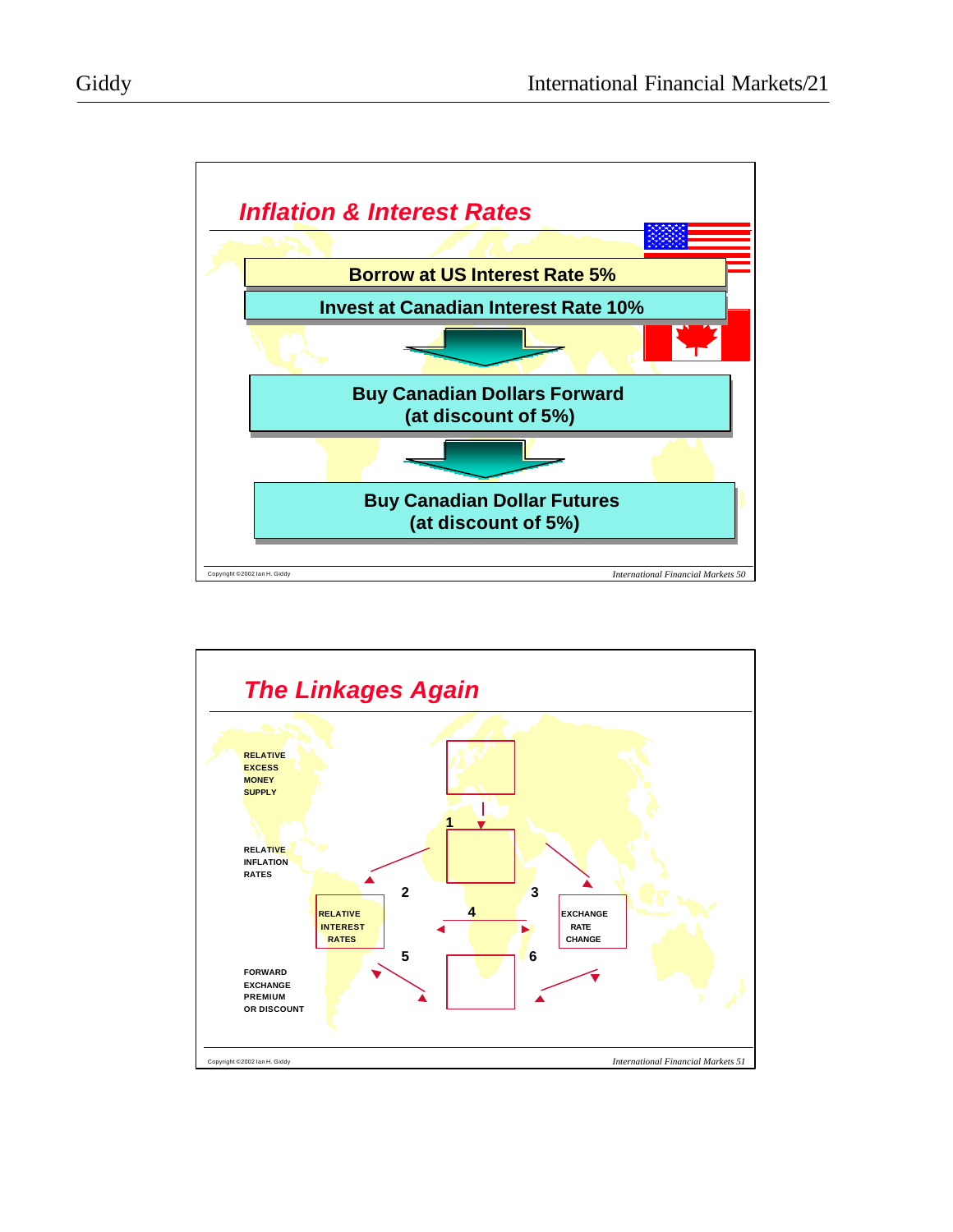